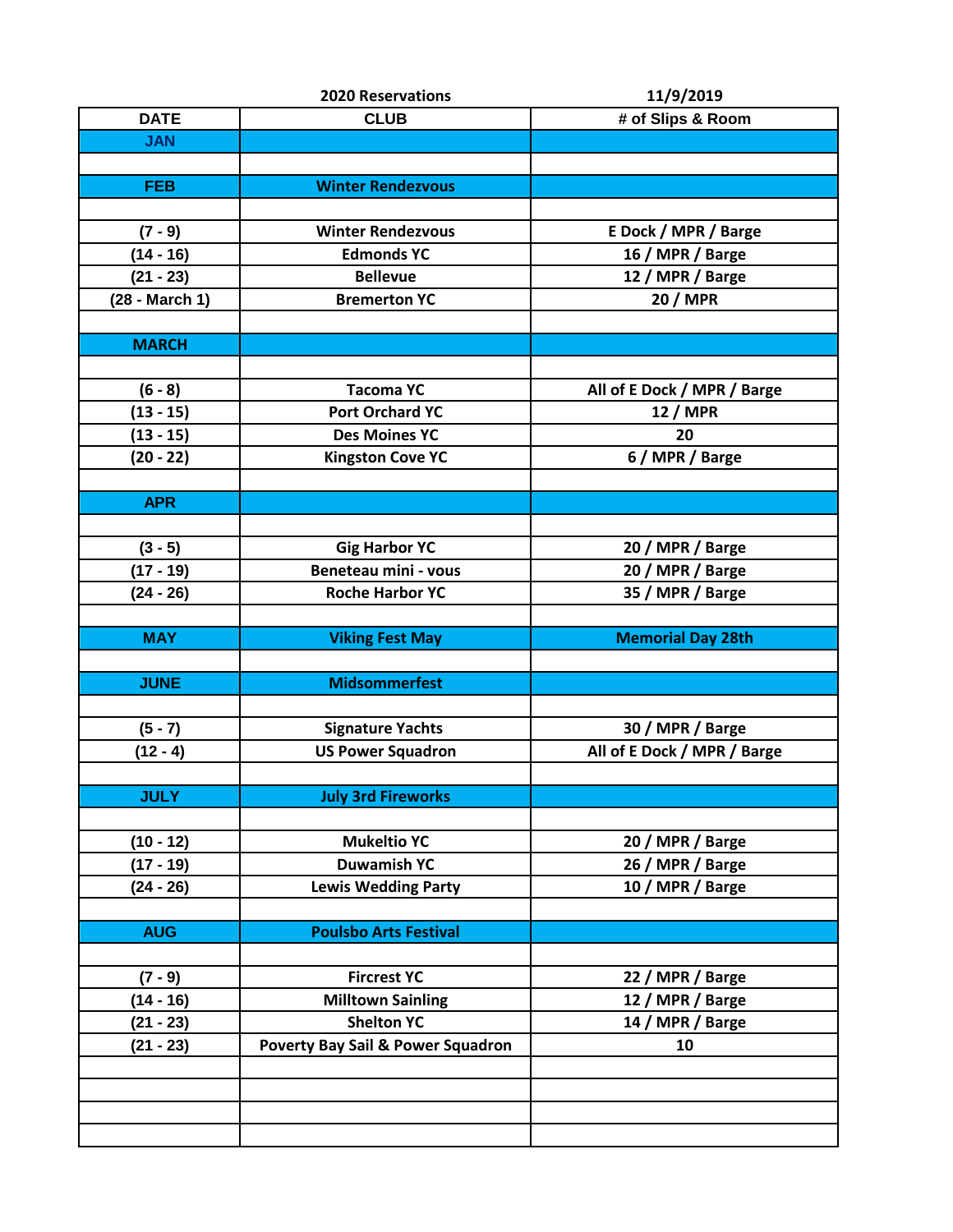| <b>SEP</b>  | <b>Labor Day</b>                   |                        |
|-------------|------------------------------------|------------------------|
|             |                                    |                        |
| $(11 - 13)$ | <b>Poulsbo Car &amp; Boat Show</b> | MPR / Barge            |
| $(18 - 20)$ | <b>Fox Island YC</b>               | MPR / Barge            |
| $(26 - 27)$ | <b>Shilshole Bay YC</b>            | 10 / MPR / Barge / BBQ |
|             |                                    |                        |
| <b>OCT</b>  |                                    |                        |
|             |                                    |                        |
| $(2 - 4)$   | <b>Everett YC</b>                  | MPR / Barge            |
|             |                                    |                        |
| <b>NOV</b>  |                                    |                        |
|             |                                    |                        |
| <b>DEC</b>  |                                    |                        |
|             |                                    |                        |
|             |                                    |                        |
|             |                                    |                        |